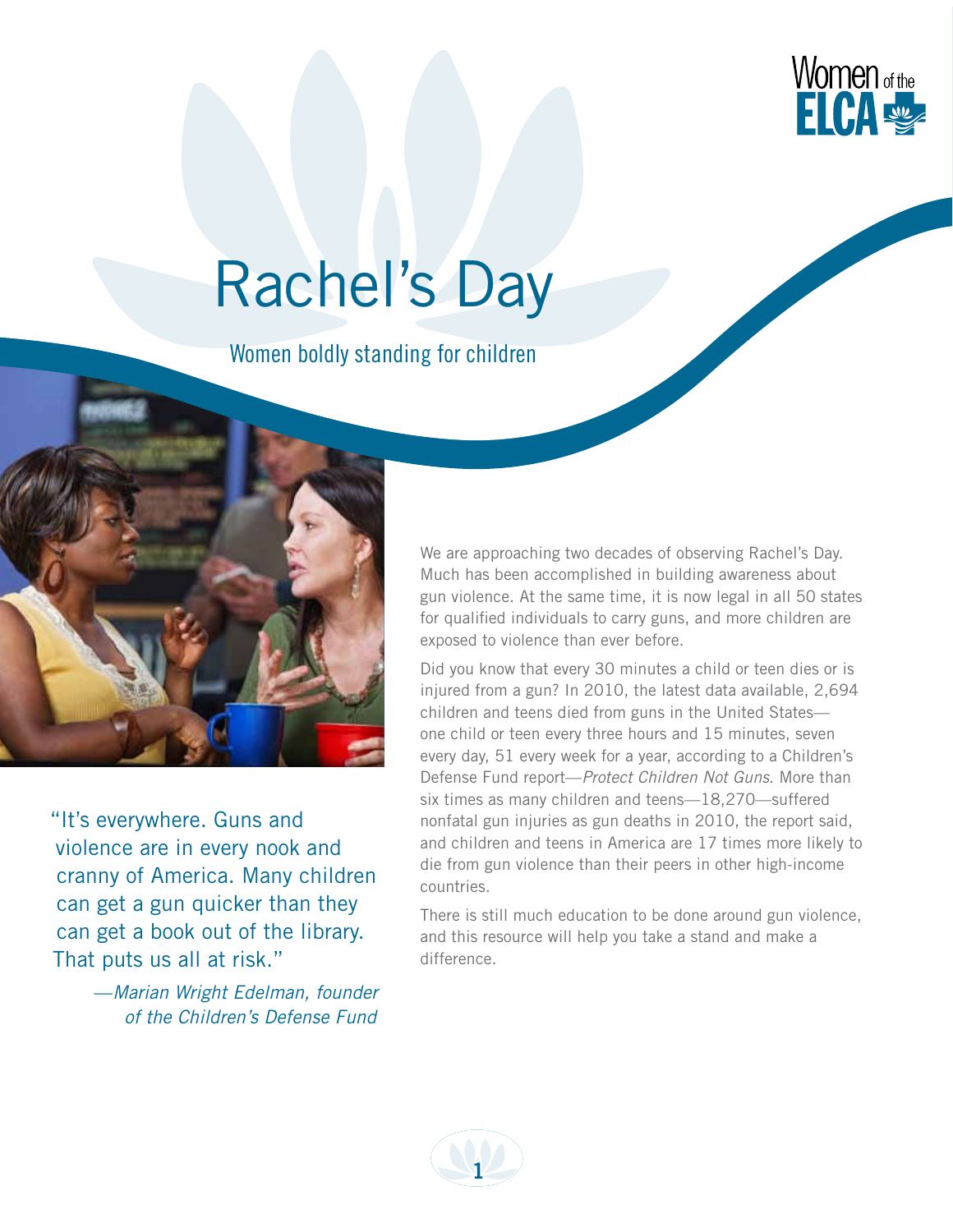## **What is Rachel's Day?**

In 1994, one woman urged her congregation, Bethel Lutheran Church on the west side of Chicago, to support children facing violence. They began by clearing a vacant lot and turning it into a garden— Rachel's Garden. It became a place where folks—mostly mothers—could come to mourn children killed by gun violence in the past year. They also planted a white cross and flowers in remembrance of these young ones. Two years later, the Metro Chicago Synodical Women's Organization brought a memorial to the Third Triennial Convention (1996) of Women of the ELCA to broaden awareness of the violence children face and actions to address it. The convention passed the memorial, resolving "That ELCA women encourage their congregations to recognize the first Sunday in May each year as Rachel's Day, based on Jeremiah 31:15–17 wherein Rachel grieved for her children, to mourn the loss of our children and to renounce the forces of evil and fear that plague our nation."

## **Is Rachel's Day still needed?**

The original focus of Rachel's Day was and still is shining a light on gun violence against children. Marian Wright Edelman, activist for the rights of children and founder of the Children's Defense Fund, said, "It's everywhere. Guns and violence are in every nook and cranny of America. Many children can get a gun quicker than they can get a book out of the library. That puts us all at risk."

She said this following the Sandy Hook Elementary School shooting in Connecticut—one of two that week and one of the nine mass shootings in 2012.

Mass shootings are not the only exposure children have to gun violence, certainly, and so we still need a Rachel's Day focus. Violence is embedded into many a child's life. Twenty years ago the emphasis was the loss of inner city children to gang gun violence. Drugs, abuse, neglect, poor education, health and hunger also contributed to the death of children.

Today, children are also threatened with death by suicide, often a result of being bullied. Suicide is the third leading cause of death among young people, according to the United States Center for Disease Control. For every suicide among young people, there are at least 100 suicide attempts. More than 14 percent of high school students have considered suicide, and almost 7 percent have attempted it. Bully victims are between two to nine times more

likely to consider suicide than non-victims, according to studies by Yale University.

Ending violence seems a difficult challenge today because our children's forms of play—violent online and video games, for example—create a dangerous environment and a formidable opponent for adults who want to protect them.

No group of children is safe until all children are safe.

# **Begin with God's word**

Many may be reluctant to observe Rachel's Day because guns are a polarizing issue. Politics, personal views and societal attitudes make it so. Perhaps, Scripture can help you find common ground. In Matthew 2:16–18, we see that children have been objects of violence for thousands of years.

Read verse 18. Rachel's actions can become the resolve we need to say, "Enough is enough." Rachel refused to be comforted, and Scripture implies that her weeping went on for a long time. Yes, many may believe that gun violence is part of our culture, and we can do nothing about it. But Rachel was not deterred. Her actions bore witness to the urgency and gravity of the situation and the need to take action.

Read Exodus 1:15–22, Jeremiah 31:15–17 and Mark 10:13–16. Pay attention to why and how the adults took violent actions while others (usually women and Jesus) found hope and solution.

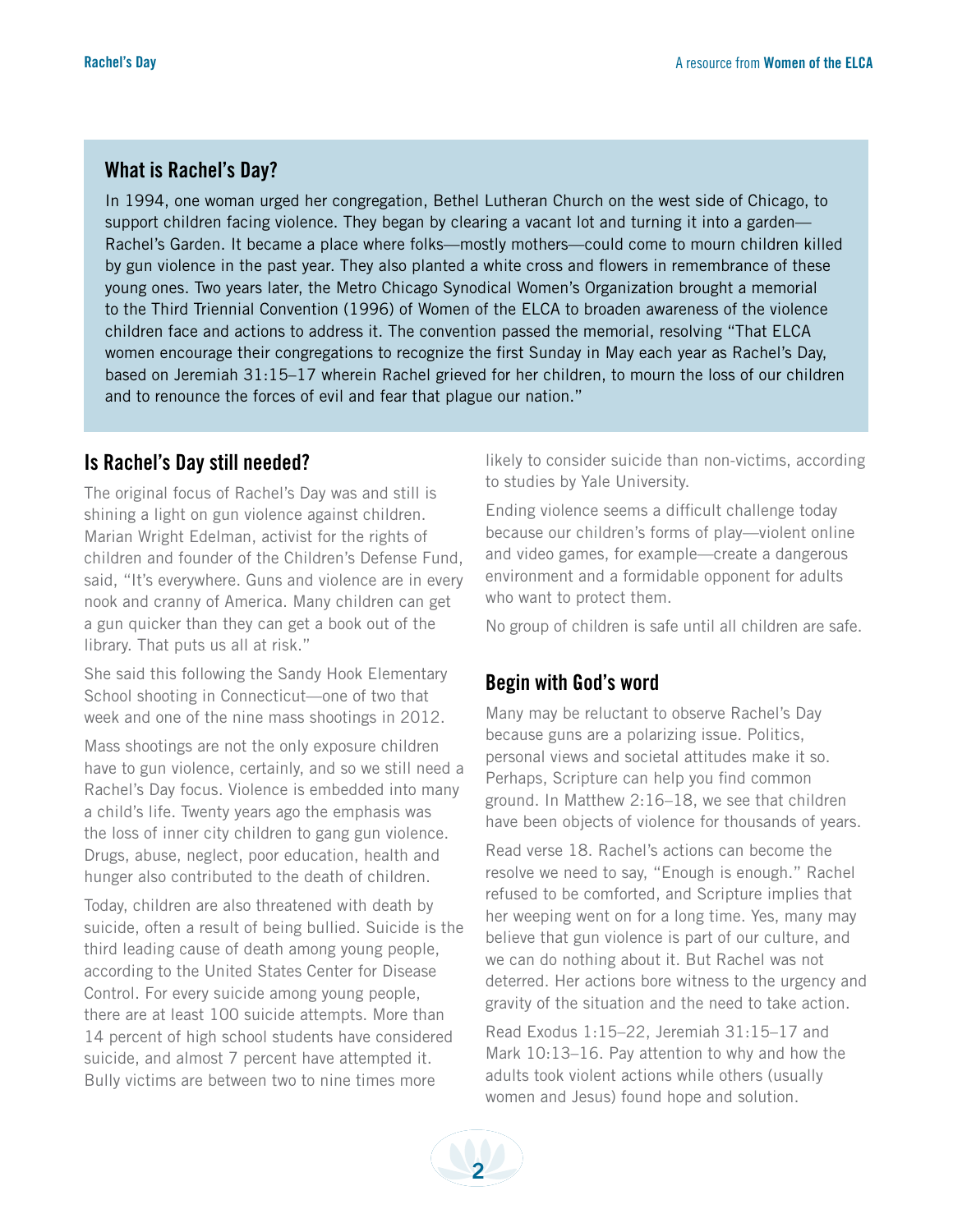**Question: Who or what are the "Herods" of today that are threatening the lives and future of our children?**

## **Preparing to stand**

Rachel's Day and anti-violence work are not about fixing others nor are they spectator activities. Start with how violence affects everyday life in your home, congregation, workplace, schools and community. Remember that children need to know that adults care so it is important we know what they are feeling. Children can be traumatized by community violence because they are often too young or emotionally unable to process it.

Remember, this work is a marathon and not a sprint. Use Rachel's Day Sunday as the beginning of your efforts. Here are a few activities to get you started:

**Debunk the myths about gun violence and children.**

Many myths exist about gun violence. One is that guns are only a gang problem in major inner cities. Gun violence statistics include unintentional shootings, suicide by gun, mass shootings and youthon-youth violence. Are children safe in areas where crime is low? Not necessarily. Gun violence can happen anywhere to any child. It occurs most often when there is a gun in the home. Do the research and learn the facts in your area. Find space in the newsletter or bulletin insert to periodically report your findings to the congregation and community. Host an adult forum.

**Host a Kitchen Table Talk.** It's important that adults have a safe space to vent and share their fears, feelings and needs for supporting their children. Assure participants that discussion about gun violence is not a debate or forum for political views, but a solution-seeking process on behalf of the children. Children need honest and accurate answers regarding violence in their communities in language they understand. And they need to hear it often because this ensures that you care. Parents and supportive adults can tackle this together. All you need is a comfortable space, refreshments and ground rules (generated by the group).

**Host a summit.** Children and teens need a safe space to express their feelings and thoughts about issues that worry them, like safety and their future. A summit is a place to discuss matters of importance, and often the answers to the questions raised are already in the room. It may take children and teens a while to trust that the adults will listen without judgment or rebuttal, so begin the summit with a "talking wall." Place newsprint on a long wall in the summit space where the young participants can write or draw their questions, thoughts or feelings. Encourage older kids to help the younger ones. Recruit an older teen or young adult to serve as moderator to guide the conversation. They will talk, and you don't have to have answers. Just listen. Thank them for sharing.

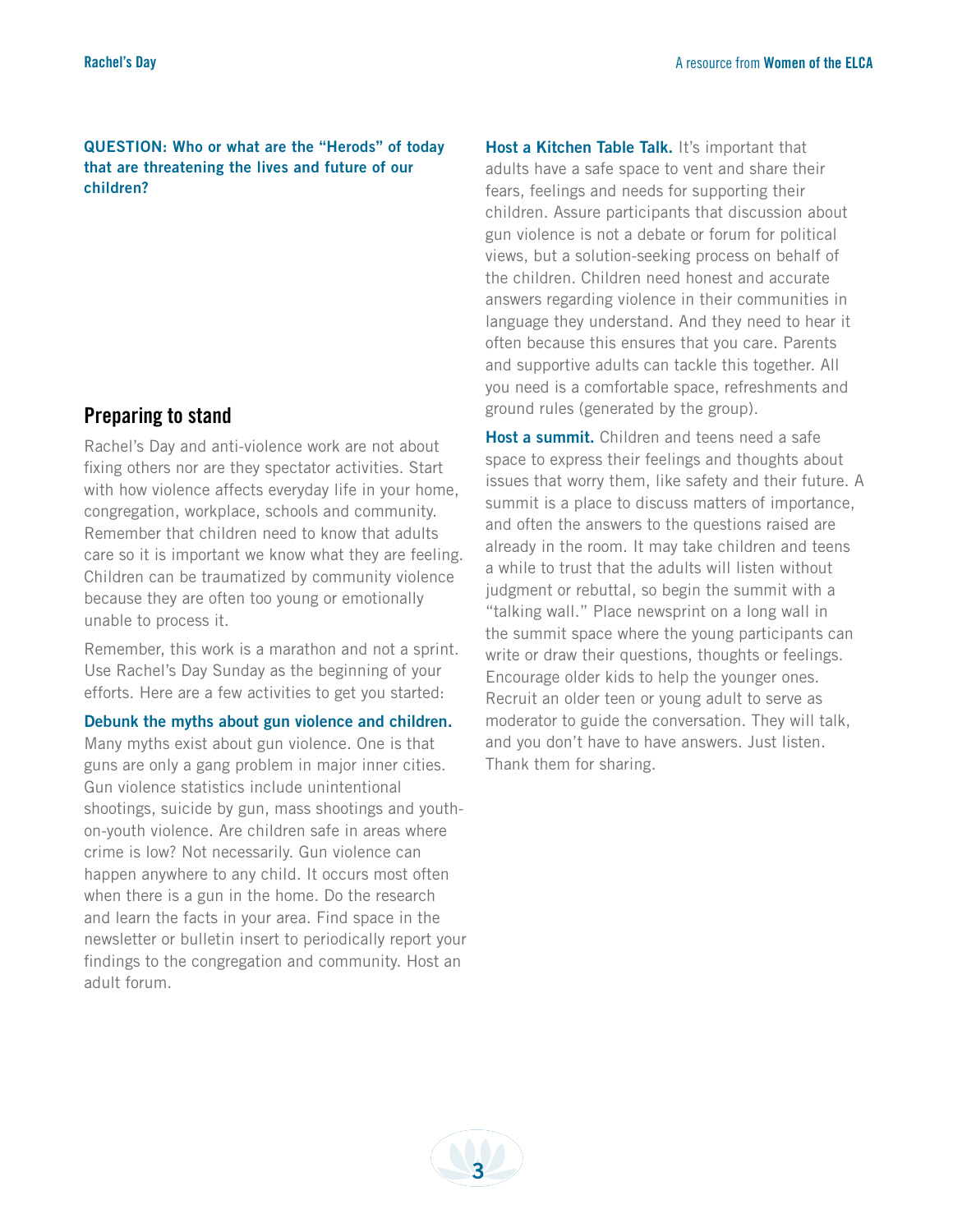**Take action.** Commit to pray for victims and their families. Follow up with participants of the events you have hosted to keep the conversations alive and hopeful. When you are ready to take more advanced actions, connect with organizations doing work to combat violence. Attend local gatherings and events. Join a group. Volunteer at schools. Taking action will make a difference.

**Pray.** Use "A litany of lament and hope for Rachel's Day" (see page 6) during Sunday worship, at the beginning of a Kitchen Table Talk, during a summit or even as your congregational unit meets and observes Rachel's Day. Regularly include petitions relating to these issues in your weekly worship. Invite individuals to keep these matters in their daily prayers.

**Share.** We can encourage one another and acknowledge what we have done collectively by sharing our actions toward making a difference. The success and power of organizations and movements such as MADD (Mothers Against Drunk Driving) comes from collective sharing. Visit *womenoftheelca. org* and leave a report of your work. Share your stories in social media: on Facebook (facebook.com/ womenoftheelca) and on Twitter (use #actboldly hashtag and @WomenoftheELCA).

Did you know?<br>Women of the ELCA resources, such

**as this one, are available free to individuals, small groups, and congregations.** Covering a variety of topics, we are bringing Lutheran perspectives and new voices to issues that matter. By making a donation to Women of the ELCA, you will help us continue and expand this important educational ministry. Give online at womenoftheelca.org or mail to Women of the ELCA, ELCA Gift Processing Center, P.O. Box 1809, Merrifield, VA 22116-8009.

Rachel's Day is a day of remembering the young lives lost, and it should also be a time to recommit to children everywhere. It is important to celebrate as well as mourn. It is in celebrating that the faith community is stirred to hope and can envision a better future.

## **Beyond Rachel's Day**

Remember, Rachel's Day is to serve as a beginning, a place and time to move participants to action. Take time after Rachel's Day to gather a planning group that decides how your group/congregation will continue working on behalf of children. Create a plan for accomplishing and evaluating each task or activity by keeping a journal to share. Here are some suggested actions.

- 1. When your group is ready to expand its actions, designate an agency in your community that helps children (day care, aftercare program, family shelter). In consultation with the agency, determine what kind of "in-kind offering" (tangible items) your congregation can collect to support children at physical risk. It could be diapers, books, school supplies, art, sports equipment, or something else. Don't guess or assume. Ask local agencies what they need. When you collect in-kind gifts, determine what you will do for the children in your congregation. Present as a part of the Sunday offering both the in-kind gifts and the actions your congregation will take for your children. This serves as a reminder of your commitment and the difference you are making.
- 2. Host an open house and community forum. Invite local officials (government, law enforcement, education, daycare and aftercare providers, faith community) to present practices and plans for children's safety. This open house might also help build relationships within the community. Check the Internet to see what other groups are doing across the country.

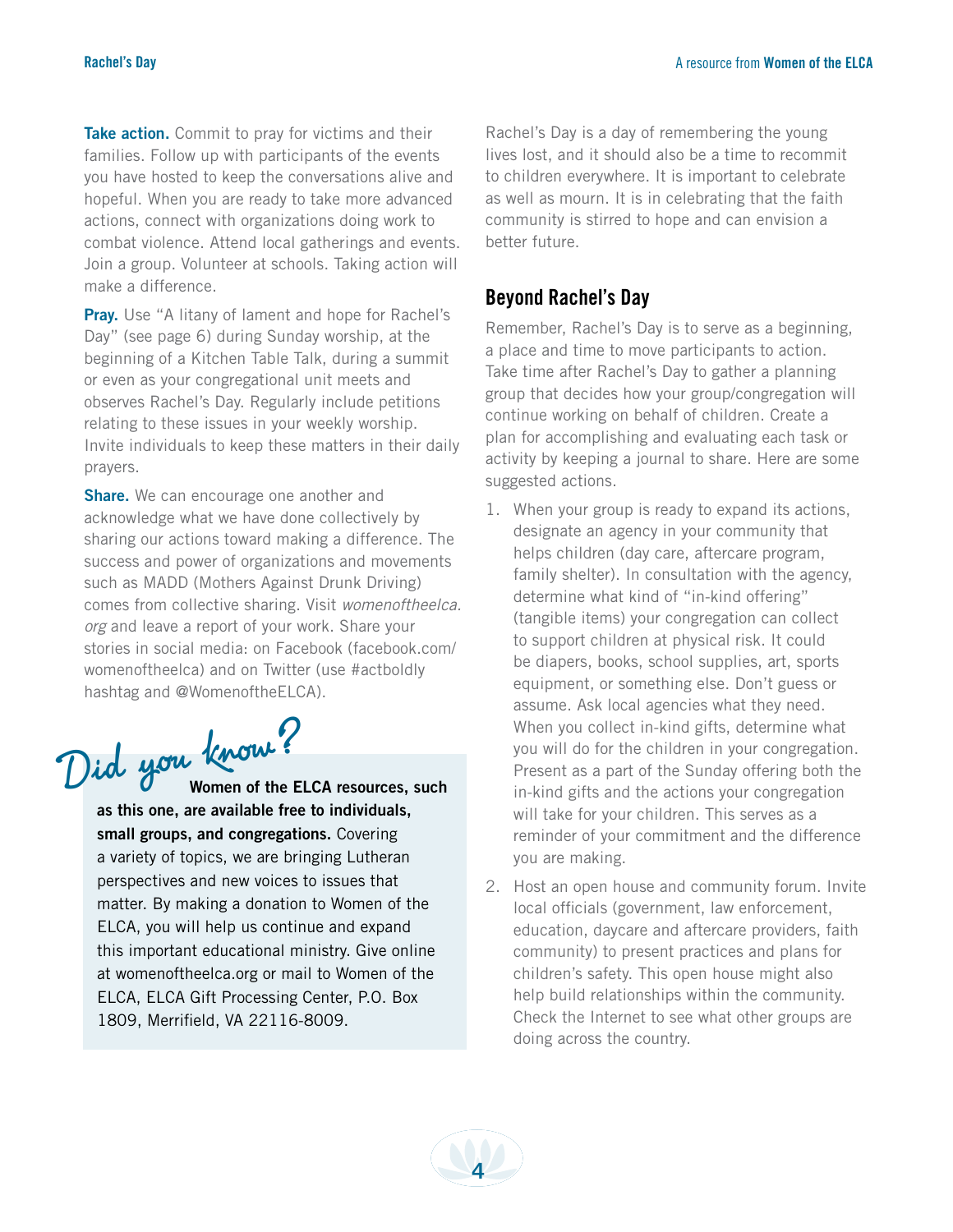### **How to use this resource**

#### **Here are some ways to help shape the day:**

- Plan to include Rachel's Day in Sunday school and worship on the first Sunday in May. Remember to involve your pastor, Christian education leaders and worship planners. Prepare enough blue ribbons (a symbol of hope) for the congregation to be distributed to folks as they enter for worship. Use wording from "What is Rachel's Day?" on page 2 in your bulletin inserts or handouts.
- Invite children of all ages to serve as greeters, ushers, readers, etc.
- Consider bringing all Sunday school classes together and filling the hour with intergenerational activities such as storytelling, poster making and conversations between adults and children about gun violence in our society. There will be an urge for those who have observed Rachel's Day before to shift the focus away from gun violence. But, until death by gun violence is no longer a threat to children, women, like Rachel, must take a stand to continue the observance.
- Before Rachel's Day, plan to collect the names of young lives lost and write them on small white crosses (to be placed in your garden, on long white ribbons to be placed on the altar or white balloons in the worship space). Collect names from your local media or police community liaisons.
- Worship is unique to each faith community. Part of this work includes creating a worship celebration that reflects the community. Remember, the day need not be all lamenting: Matthew 2:16–18 lifts up the hopelessness and severity of losing young life. Yet Jeremiah 31 provides a word of hope in verses 16 and 17: "Thus says the LORD: Keep your voice from weeping, and your eyes from tears; for there is reward for your work… there is hope for your future, says the LORD."
- Create prayers, a children's sermon, bulletin inserts and use the litany on page 6 of this resource. Consider special music, dance, and spoken word, maybe reflections and letters written by the children and youth. During worship, provide an opportunity to revisit the promises sponsors make at children's baptisms.
- Also use the hymns, prayers and worship resources in *Evangelical Lutheran Worship* and *This Far by Faith,* both published by Augsburg Fortress.
- Host a fellowship hour.

The litany was written by Audrey Novak Riley. Copyright © 2015 Women of the Evangelical Lutheran Church in America. Developed by Women of the Evangelical Lutheran Church in America. Design by Union Design, Inc. Rachel's Day was written by Valora K Starr. Copyright © 2015 Women of the Evangelical Lutheran Church in America. May be reproduced for use in Women of the ELCA units, clusters/conferences and synodical women's organizations provided each copy is reproduced in its entirety, unless otherwise indicated by the material, and carries this copyright notice. Please direct all other requests for permission to reproduce to *women.elca@elca.org.*